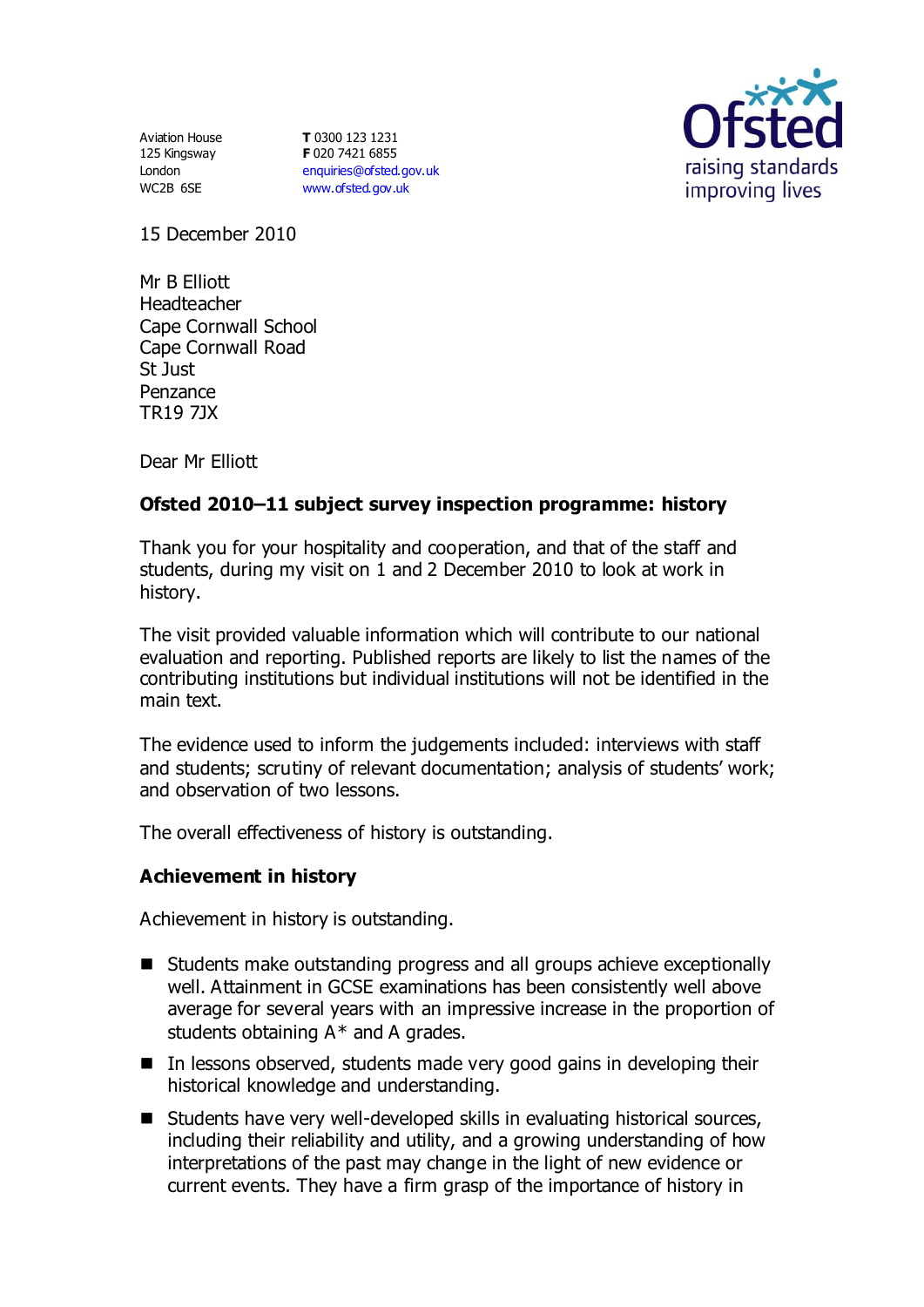building understanding of the contemporary world and in developing skills and understanding that will be useful in many different spheres in later life.

■ History makes an excellent contribution to students' personal development. They enjoy the subject very much, value the support from their teachers highly and respond very well to the wide variety of activities provided in the classroom and beyond. Students speak very positively of opportunities to share ideas with classmates and learn from each other.

### **Quality of teaching in history**

The quality of teaching in history is outstanding.

- Teachers' excellent subject knowledge is deployed very well to focus students' learning on important questions about the past.
- Lessons are planned skilfully to build historical understanding systematically and students value the wide range of activities included.
- In the lessons observed, teachers' expectations were high and students were pressed to think for themselves. Very good opportunities were provided for students to consider how they could improve and develop their work. Some challenging sources were used very well to build understanding, for example  $18<sup>th</sup>$  and  $19<sup>th</sup>$  century cartoons to develop a firm grasp of the reasons why some people opposed vaccination.
- Teachers' assessment of students' work is of high quality. It is based on well-planned opportunities to assess understanding in some depth and on regular marking that helps students to recognise what they have achieved and what they need to work on to improve. Students also reflect on their own work and identify for themselves where they need to focus their attention.

### **Quality of the curriculum in history**

The quality of the curriculum in history is good.

- The curriculum has been designed carefully to meet the needs of the students, and provides good opportunities for them to explore their local heritage as well as to look beyond west Cornwall.
- Good links exist with other subjects such as English and art, and a wide range of activities enriches the curriculum and involves visits locally and much further afield, as well as visitors to the school.
- The Key Stage 3 curriculum has been considered carefully and identifies themes and issues addressed in Years 7 to 9. However, not all the modules have yet been documented in detail to allow the department to gain a clear overview to confirm, for example, progression in key skills and understanding.